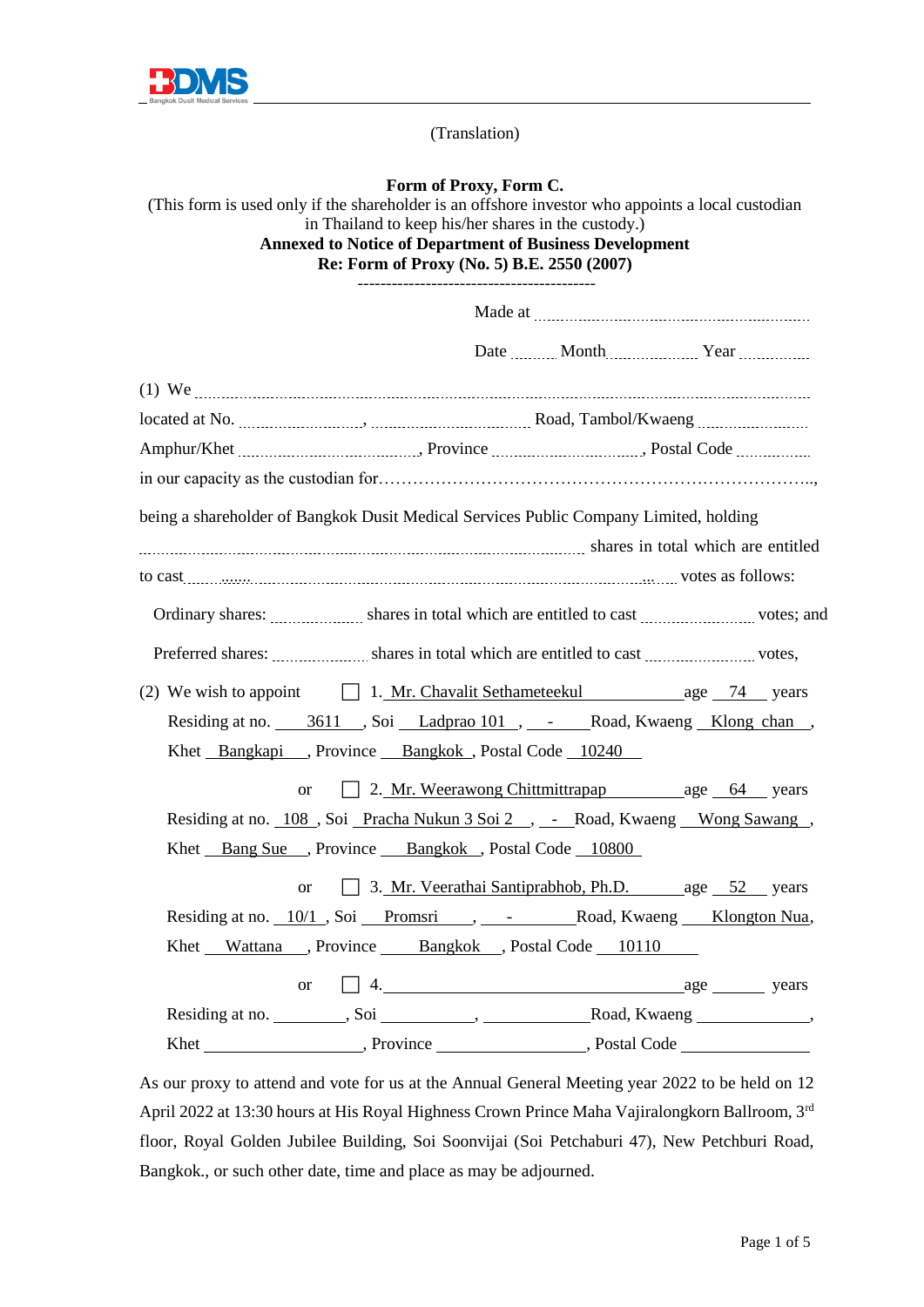

(3) We authorize our proxy to attend the meeting and cast the votes on our behalf in the following manner:

| The voting right in all the voting shares held by us is granted to the proxy.<br>Ц                                           |  |  |  |  |  |  |
|------------------------------------------------------------------------------------------------------------------------------|--|--|--|--|--|--|
| The voting right in part of the voting shares held by us is granted to the proxy as follows:<br>⊔                            |  |  |  |  |  |  |
| Ordinary shares: shares in total, which are entitled to cast which are entitled to cast which are entitled to cast<br>$\Box$ |  |  |  |  |  |  |
|                                                                                                                              |  |  |  |  |  |  |
| Preferred shares: shares in total, which are entitled to cast words,<br>$\mathbf{L}$                                         |  |  |  |  |  |  |
|                                                                                                                              |  |  |  |  |  |  |
| (4) We authorize our proxy to cast the votes on our behalf at the above meeting in the following                             |  |  |  |  |  |  |
| manners:                                                                                                                     |  |  |  |  |  |  |
| Agenda no. 1 To acknowledge the Company's performance for 2021                                                               |  |  |  |  |  |  |
| Agenda no. 2 To consider approving the Company and its subsidiaries' audited                                                 |  |  |  |  |  |  |
| consolidated financial statements for 2021                                                                                   |  |  |  |  |  |  |
| The proxy is entitled to cast the votes on our behalf at its own discretion.<br>(a)                                          |  |  |  |  |  |  |
| The proxy must cast the votes in accordance with the following instructions:<br>(b)                                          |  |  |  |  |  |  |
| Disapprove<br>Abstain<br>Approve                                                                                             |  |  |  |  |  |  |
| Agenda no. 3 To consider approving the allocation of 2021 profit                                                             |  |  |  |  |  |  |
| The proxy is entitled to cast the votes on our behalf at its own discretion.<br>(a)                                          |  |  |  |  |  |  |
| The proxy must cast the votes in accordance with the following instructions:<br>(b)                                          |  |  |  |  |  |  |
| Abstain<br>Disapprove<br>Approve                                                                                             |  |  |  |  |  |  |
| Agenda no. 4 To consider electing directors in replacement of those who retire by                                            |  |  |  |  |  |  |
| rotation                                                                                                                     |  |  |  |  |  |  |
| The proxy is entitled to cast the votes on our behalf at its own discretion.<br>(a)                                          |  |  |  |  |  |  |
| The proxy must cast the votes in accordance with the following instructions:<br>(b)                                          |  |  |  |  |  |  |
| Election of 5 nominated candidates as the Company's directors                                                                |  |  |  |  |  |  |
| Disapprove<br>Abstain<br>Approve                                                                                             |  |  |  |  |  |  |
| To grant our proxy to vote as our desire as follows:                                                                         |  |  |  |  |  |  |
| 4.1 Professor Emeritus Santasiri Sornmani, M.D.<br><b>Independent Director</b>                                               |  |  |  |  |  |  |
| Disapprove<br>Abstain<br>Approve                                                                                             |  |  |  |  |  |  |
| 4.2 Mr. Att Thongtang<br><b>Director</b>                                                                                     |  |  |  |  |  |  |
| Approve<br>Disapprove<br>Abstain                                                                                             |  |  |  |  |  |  |
| 4.3 Mr. Chairat Panthuraamphorn, M.D.<br><b>Director</b>                                                                     |  |  |  |  |  |  |
| Abstain<br>Approve<br>Disapprove                                                                                             |  |  |  |  |  |  |
| 4.4 Mr. Sripop Sarasas<br><b>Director</b>                                                                                    |  |  |  |  |  |  |
| Abstain<br>Approve<br>Disapprove                                                                                             |  |  |  |  |  |  |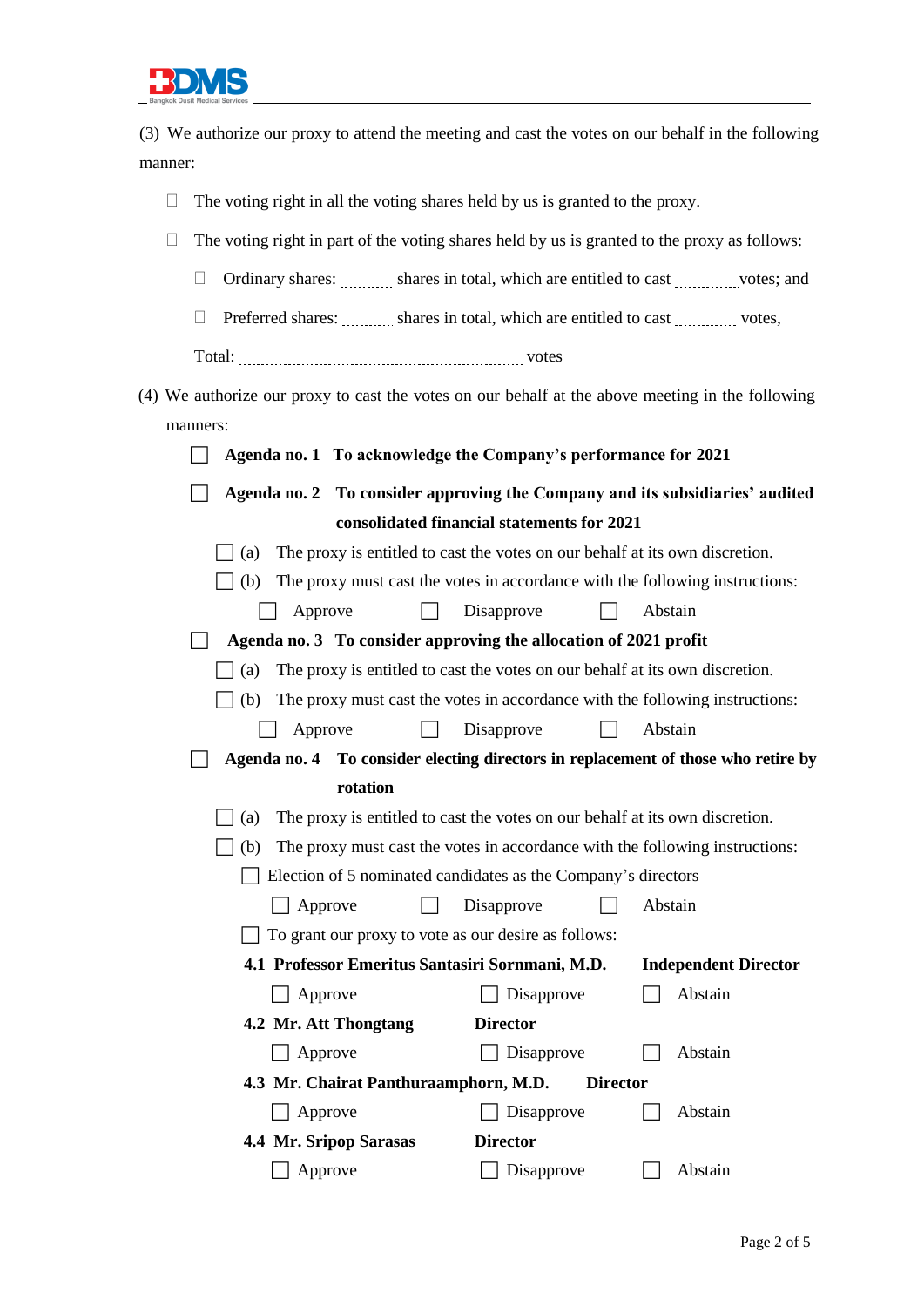

| 4.5 Mr. Pradit Theekakul                                                                        | <b>Director</b> |         |  |  |  |  |
|-------------------------------------------------------------------------------------------------|-----------------|---------|--|--|--|--|
| Approve                                                                                         | Disapprove      | Abstain |  |  |  |  |
| Agenda no. 5 To consider approving the directors' remuneration                                  |                 |         |  |  |  |  |
| The proxy is entitled to cast the votes on our behalf at its own discretion.<br>(a)             |                 |         |  |  |  |  |
| The proxy must cast the votes in accordance with the following instructions:<br>(b)             |                 |         |  |  |  |  |
| Approve                                                                                         | Disapprove      | Abstain |  |  |  |  |
| Agenda no. 6 To consider appointing the auditor for 2022 and fixing the audit fee               |                 |         |  |  |  |  |
| The proxy is entitled to cast the votes on our behalf at its own discretion.<br>(a)             |                 |         |  |  |  |  |
| The proxy must cast the votes in accordance with the following instructions:<br>(b)             |                 |         |  |  |  |  |
| Approve                                                                                         | Disapprove      | Abstain |  |  |  |  |
| Agenda no. 7 To consider other matters (if any)                                                 |                 |         |  |  |  |  |
| The proxy is entitled to cast the votes on our behalf at its own discretion.<br>(a)             |                 |         |  |  |  |  |
| The proxy must cast the votes in accordance with the following instructions:<br>(b)             |                 |         |  |  |  |  |
| Approve                                                                                         | Disapprove      | Abstain |  |  |  |  |
| (5) If the votes which the proxy casts on any agenda conflict with our specified instruction in |                 |         |  |  |  |  |
| this proxy form, those votes are invalid and will be regarded as having not been cast by us     |                 |         |  |  |  |  |
| in our capacity as the shareholder.                                                             |                 |         |  |  |  |  |

(6) If our instruction on voting is not expressly or clearly indicated on any agenda, the meeting considers or resolves on any matter other than those stated above, or there is any change or addition to the relevant facts, then the proxy will be entitled to cast the votes on our behalf at his/her own discretion.

Any acts or performance caused by the Proxy at the above meeting, except voting in contravention of our instruction, shall be deemed as my/our acts and performance in all respects.



## **Remarks**

- 1. This Form C. is used only if the shareholder whose name is in the shareholders' register is an offshore investor who appoints a local custodian in Thailand to keep his/her shares in the custody.
- 2. The necessary evidence to be enclosed with this proxy form is: (1) the power-of-attorney granted by the shareholder to the custodian by which the custodian is appointed to sign the proxy form on the shareholder's behalf; and (2) a certification that the authorised signatory of the proxy form is licensed to operate the custodian business.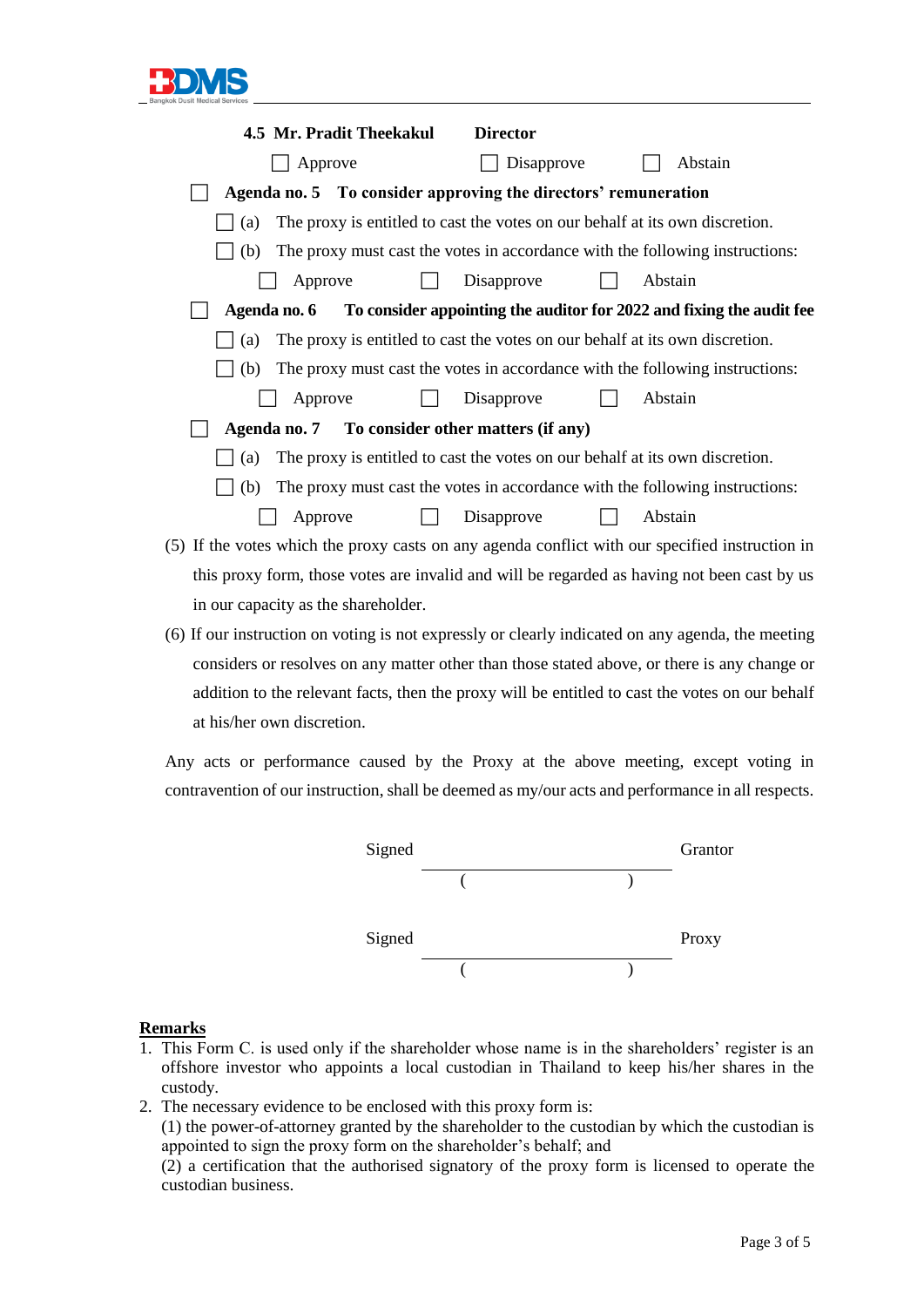

- 3. A shareholder may grant a proxy to only one person. The number of shares held by a shareholder may not be divided into several portions and granted to more than one proxy in order to divide the votes.
- 4 As regards the agenda to appoint directors, the meeting may consider appointing the entire board or any director(s).
- 5 In case there is other business to be discussed in addition to those specified above, the grantor may make additional authorisation in the Attachment to Proxy Form C.